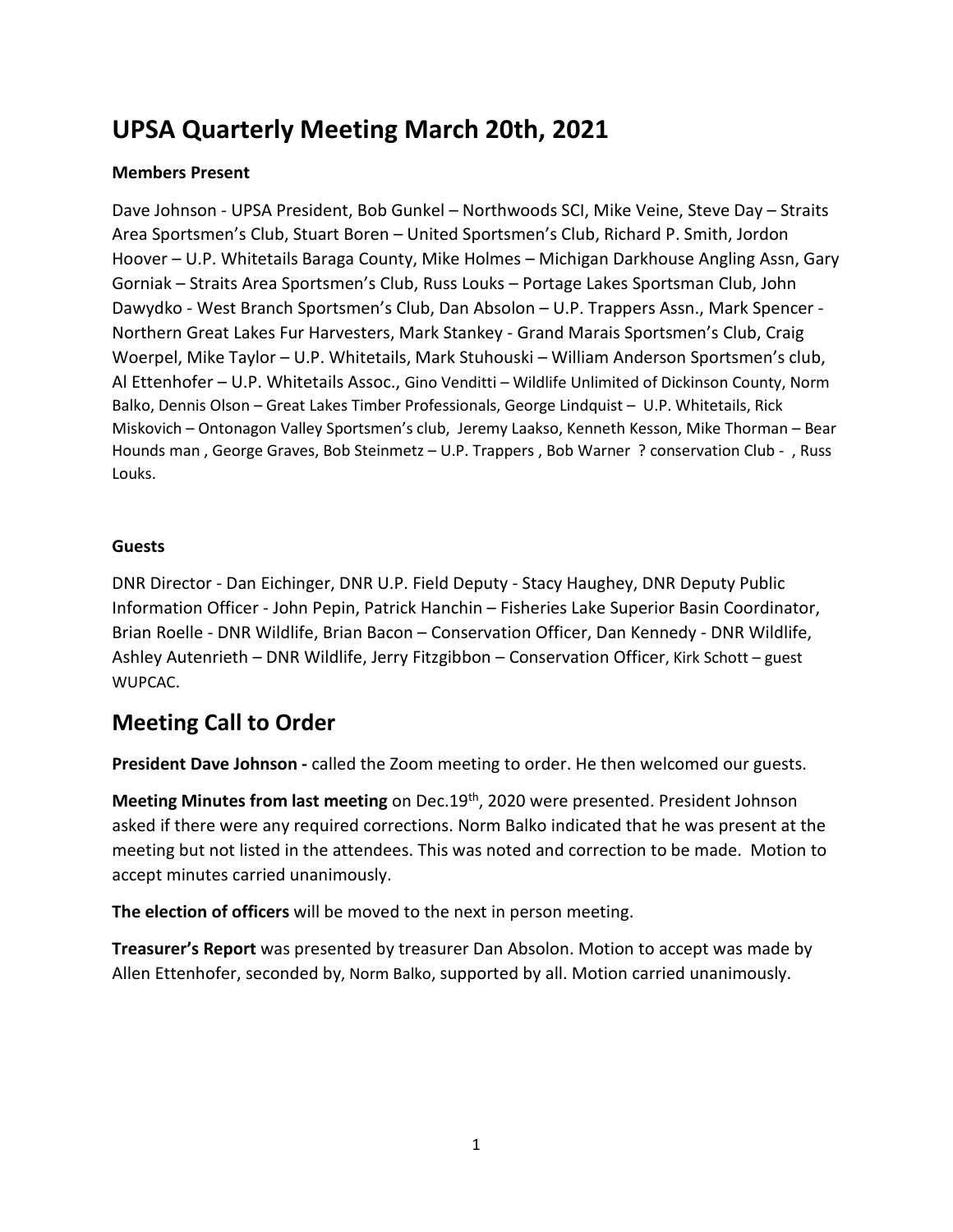#### **Wolf Management**

**DNR Director Dan Eichinger -** Thanked UPSA for the invitation and the opportunity to discuss the delisting of the gray wolf from the endangered species list. The Wolf was delisted January  $12<sup>th</sup>$ . The director stressed that the DNR needs to make sure they have proper guidelines and the management plan needs to set a high bar. He doesn't want to give the anti-hunters any reasons to go back to court to get the delisting overturned. Director Eichinger discussed how Wisconsin had a wolf hunt soon after the delisting, as was required by a bill passed in the Wisconsin legislature. The Wisconsin hunt exceeded the public goal, by about 100 wolves, but the overall goal which included a tribal allocation was not surpassed. The director did not want this bad publicity for Michigan which could jeopardize the delisting. He Explained that the DNR formed a new Wolf Advisory committee. The committee would provide input to the DNR to aid in development and revision of the existing wolf Management plan.

**UPSA President Dave Johnson** expressed concern that no conservationist club members from the U.P. were chosen to sit on the Wolf Advisory committee. This seemed illogical since the wolves were all in the U.P. and it was the U.P. sportsmen that had to deal with wolf conflicts.

**Director Dan Eichinger –** Commented on the process used to choose the members of the wolf committee. He also stated that being on the committee was not the only way to provide input and feedback on this issue.

**Gary Gorniak** - stated the DNR needs to provide more appointments from U.P. sportsmen groups or the U.P. sportsmen will lose faith in the DNR.

**Richard P. Smith** – Wolves are delisted for the entire 48 states. Western states are holding wolf hunts.

Other members expressed concern the anti-hunters would go to court as soon as possible to get the court to overturn the delisting. It was thought the need to get a wolf hunt in as soon as possible was the best way to ensure that the wolf population is kept in check.

**Mike Thorman**- Who was appointed to the new Wolf Advisory committee (Michigan Hunting Dog Federation) stated that he will work with UPSA and the U.P. and that he is on our team.

#### **Forestry**

**Stu Borden** – Forestry management of the U.P. lands need to be rebalanced between forestry and wildlife use of forests.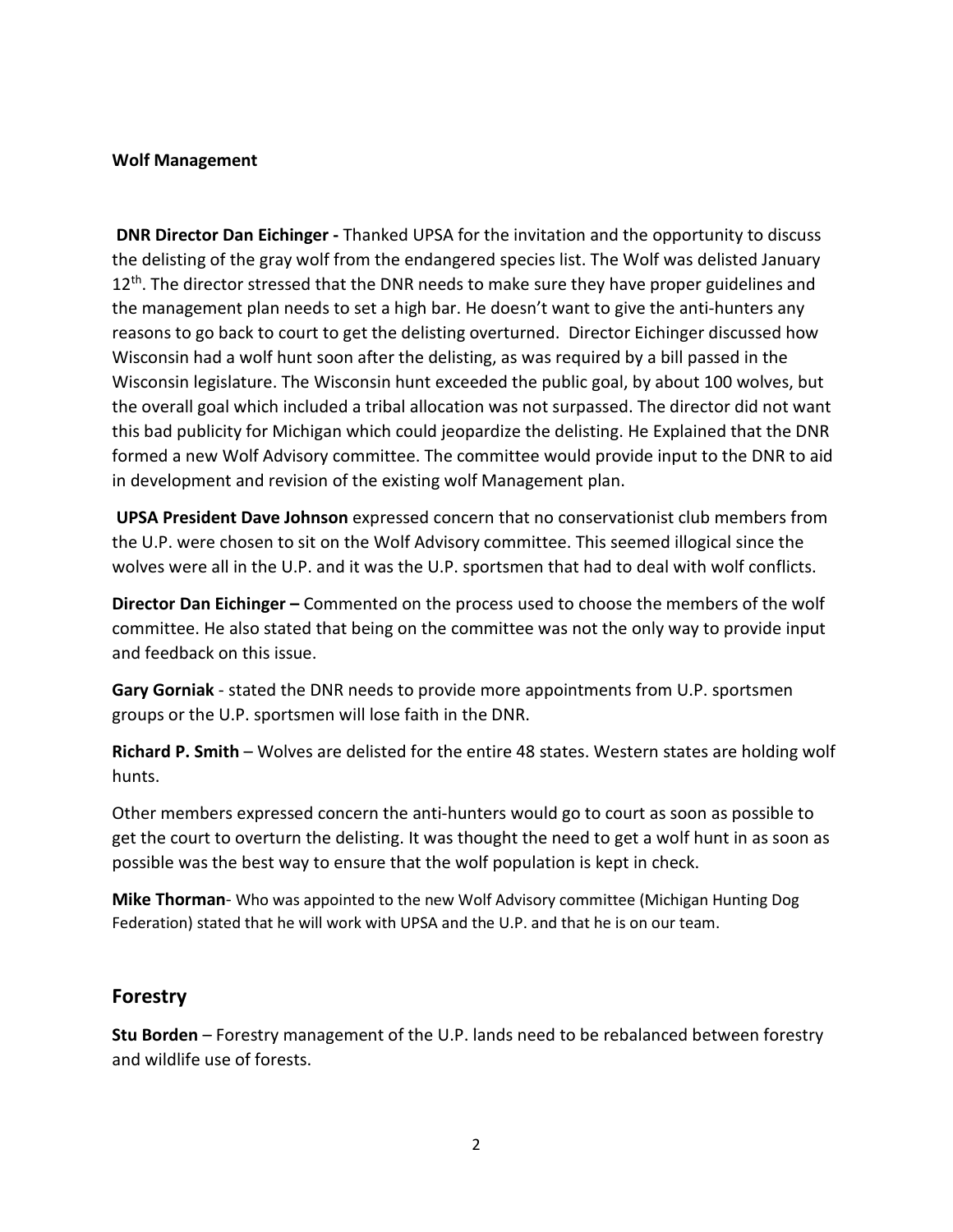**Director Eichinger** – Yes, the DNR agrees, things got out of balance. We will work with you to make corrections.

**Stu Borden** – Need to enforce forestry for regrowth for those enrolled in forestry plans.

**Director Eichinger -** Yes, the DNR agrees, we need to work on regeneration of winter habitat.

**Dennis Olson - Great Lakes Timberman's Professional Association (GLGTA)** – Group has developed a good working relationship with DNR Forestry division. This helps ensure adequate wood supplies are available. Currently working with road commissions and sportsmen, together in an effort to help maintain the roads in good condition. We all need to stick together to make things happen.

**Stu Borden – U.P. Habitat Workgroup Update,** after a year of covid, things are picking up and gaining traction. A new employee has been hired and more grant specs are being written. This is getting more grants out there. We are also working with forest consultants, getting them to carry the message to let land owners know what help is available, for those that qualify having property close to wintering areas.

# **Trapping**

**Bob Steinmetz –** Trappers are frustrated they were not part of the first wolf hunting season. Trapping is a very effective method of taking wolves and would help to ensure quotas are met. Trappers are currently dealing with, having to release wolves caught in their traps. Trapping needs to be part of any wolf management plan. The DNR Wildlife personnel agreed trapping should be included in wolf seasons going forward.

**Richard P. Smith –** Does the DNR help release wolves from traps, and how many have they helped on? **Brian Roell** – Yes, the DNR does help release wolves accidently caught in coyote traps. Brian will get the number and forward it to Richard Smith.

**Bob Steinmetz –** The U.P. Trappers association has drafted a letter to the DNR/NRC they have asked for individual clubs and UPSA to sign on. The letter was sent out along with the meeting agenda and other information prior to the meeting. Gary Gorniak made the motion for UPSA to support the U.P. trapper's letter, and send a letter of support to the NRC/DNR. Al Ettenhofer seconded the motion. The motion passed unanimously.

#### **Fisheries Items**

**Patrick Hanchin Lake Superior DNR Basin Coordinator –** Presented DNR PowerPoint on the new Inland walleye management Plan.

#### **Floyd Dropps, Mike Holmes**

The new Statewide Inland Walleye Management Plan.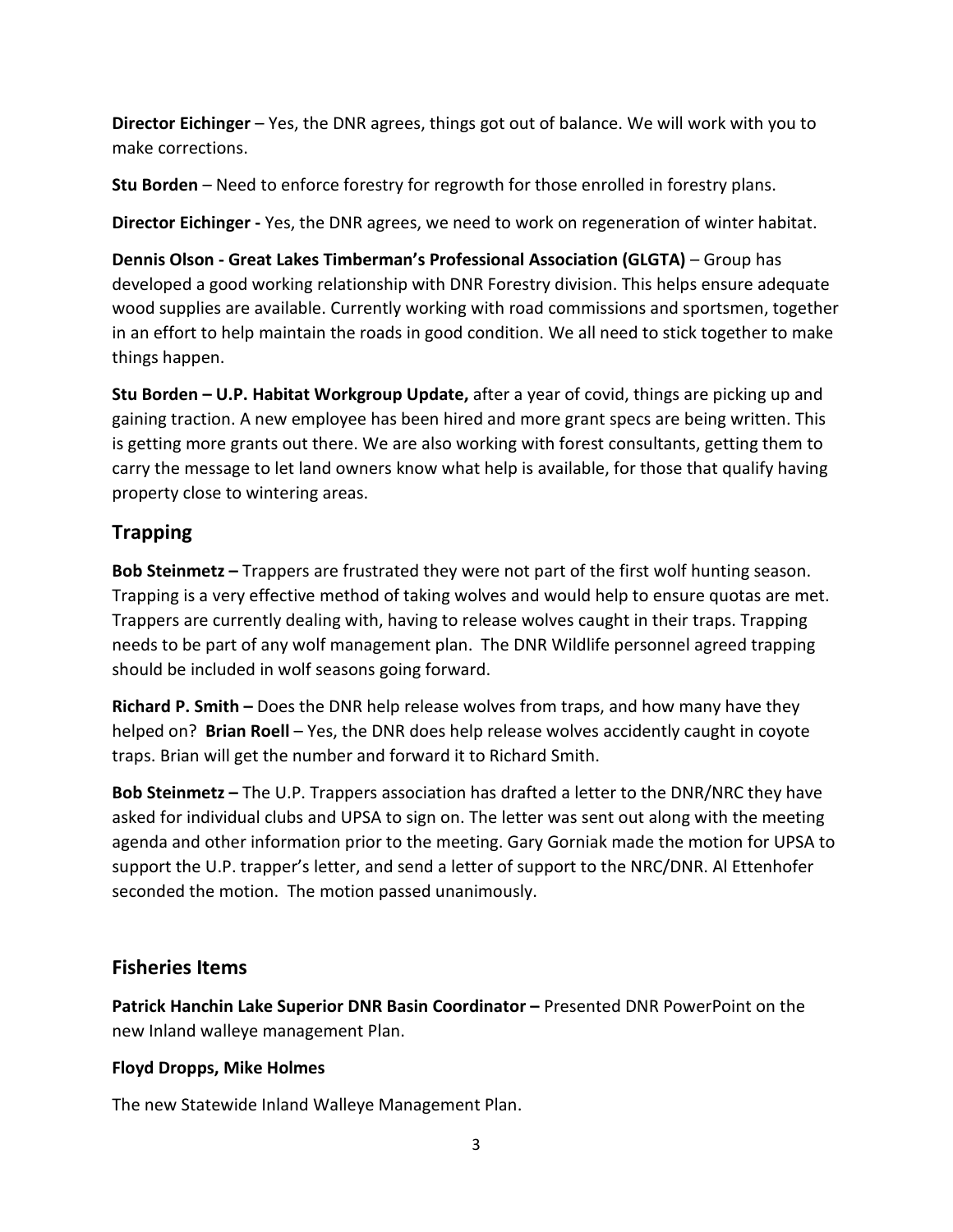Floyd highlighted the Fisheries Committee's comments to the new management plan. The plan calls for only 3% of the 10-million-dollar stocking effort to be spent on walleye rearing. Only around \$26,000 of that total would be spent on U.P. inland waters. In the opinion of the fisheries committee, the DNR has been trying to get out of the business of walleye rearing for the inland waters of the state. The document was made available online prior to the UPSA meeting. Floyd made a motion that UPSA approve the Fisheries Committee comments on the new management plan and that a copy of the comments be sent to the DNR Fisheries, DNR Commissioners and Director Eichinger. The motion was made by Gary Gorniak and was seconded by Mike Taylor, and passed unanimously.

Menominee/Round Whitefish – A request for a separate limit for the waters of Lake Superior

Prior to 2020 menominee were an unregulated fish. There was no limit or closed season for menominee. In 2020 the fish were combined with whitefish and cisco for a combined limit. This was done as the Great lakes have been suffering from loss of habitat caused by invasive species such as zebra and quagga mussels. Lake Superior does not have this problem and the fish are plentiful. Conversations with the DNR fisheries indicate they are not opposed to this change on scientific grounds. John Dawydko made a motion that UPSA support the effort for a separate limit for the menominee fish. The motion was seconded by Mike Taylor. The motion passed unanimously.

Northern Pike Five Fish Limit for The U.P.

**Mike Holmes** presented information about the UPSA Fisheries committee's request to have the whole U.P. changed to a 5 fish daily northern pike possession limit with no minimum size. The fisheries committee believes that most of the lakes in the U.P. have slow growing northern pike. Most will die of old age before every reaching the current 24-inch minimum size limit. Removing some of these stunted fish will provide a meal for anglers while providing a chance for better growth with the remaining fish. Mike Holmes stated that the Wisconsin DNR has a no size limit on northerns and it has worked well since it was instituted years ago. Mike thinks it should serve as a good model for the U.P.

**DNR Lake Superior Fisheries Management Supervisor Patrick Hanchin** - indicated he would work with us on specific lakes, but the DNR upper Management was not in favor of a wholesale change for the Upper Peninsula.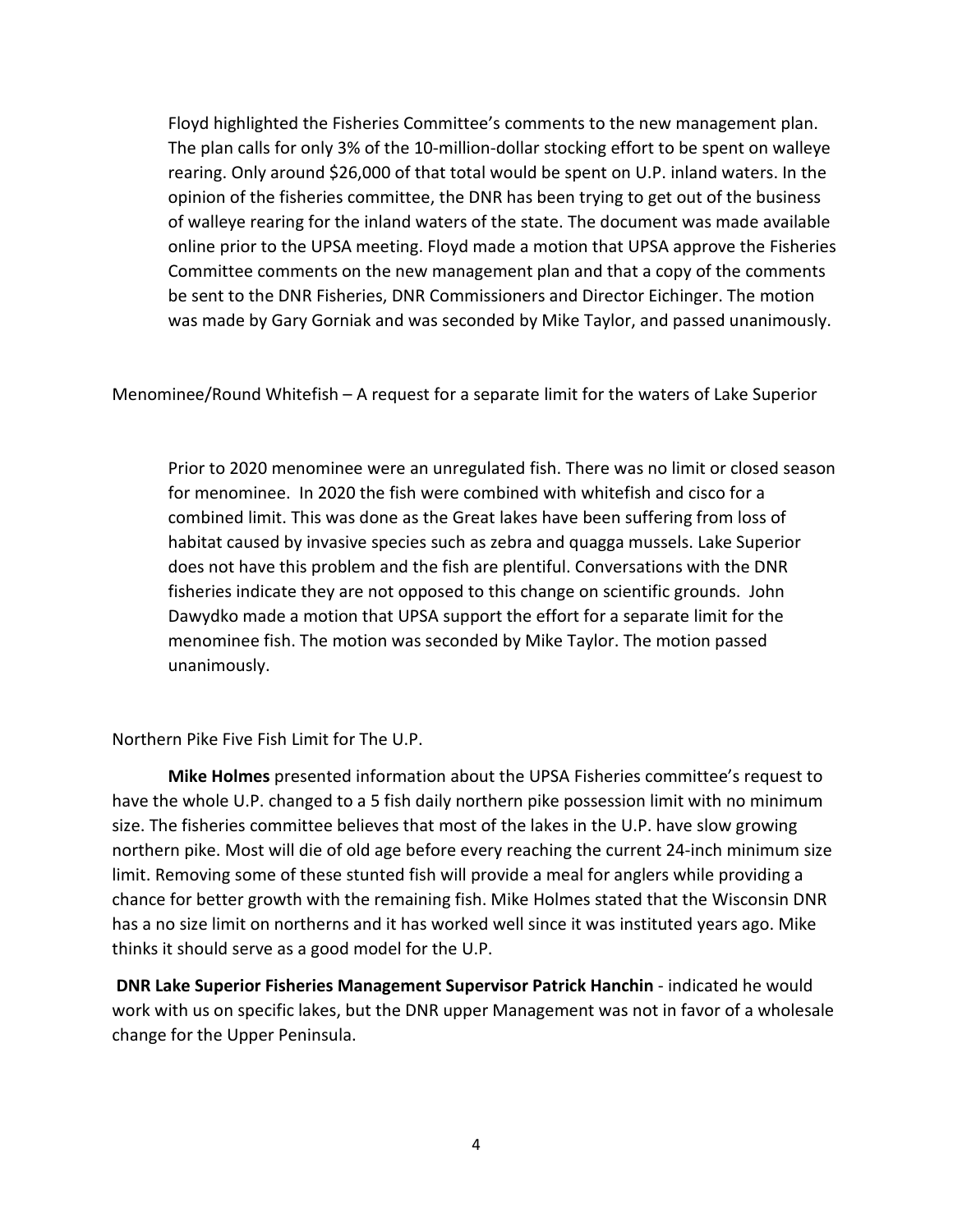**Mike Holmes** requested UPSA send a letter to the DNR requesting a change to a five fish no minimum size limit for northern pike. Jordan Hoover made the motion and it was seconded by Mike Taylor. Motion received unanimous support.

## **Wildlife Committee**

#### **Al Ettenhofer - Gary Gorniak**

**Al Ettenofer –** commented that membership is down in the wildlife committee. Al request that anyone interested in joining the committee call him at 906-786-9425, or email him at upwhitetails.com.

**Gary Gorniak** – provided information on the decreased deer numbers in the eastern U.P. and the increase presence of wolves. Presented a resolution on wolves and made a motion to send a copy of it be sent to the NRC and DNR. The motion was seconded by Al Ettenhofer. The motion passed unanimously.

**Jordon Hoover** – expressed concerns with current antlerless deer regulations. Jordan would like to see antlerless deer allowed to be taken with a regular archery tag. The DNR indicated that it is hard to micro-manage all areas. Jordan had presented documentation on two resolutions he would like to see UPSA vote on. These were for use of crossbows in the late archery season, and antlerless deer for archery season throughout the entire U.P.

**Dave Johnson** – stated that since all deer hunting regulations have just been passed and are set for 3 three years, it would be better to send Jordans resolutions to the wildlife committee. The wildlife committee can review the motions and discuss them and provide input at the appropriate time.

**Stacy Haughey** – Provided literature on new deer hunting regulations, new wolf information, and the use of purple paint for marking property lines vs no hunting signs. These items were discussed at the last meeting. She indicated that if anyone had any questions, she would be available to discuss.

**Dave Johnson** – asked for an update on the little brown bats and how they are dealing with the white nose syndrome. Brian Roell indicated nothing new at the present to report.

## **Legislative Committee**

#### **Dave Johnson –**

Come Home to Hunt - has stalled, trying to get it moving.

Testified on use of purple paint bill (use of purple paint to mark no hunting vs signs).

Commercial fishing bill sitting in senate committee.